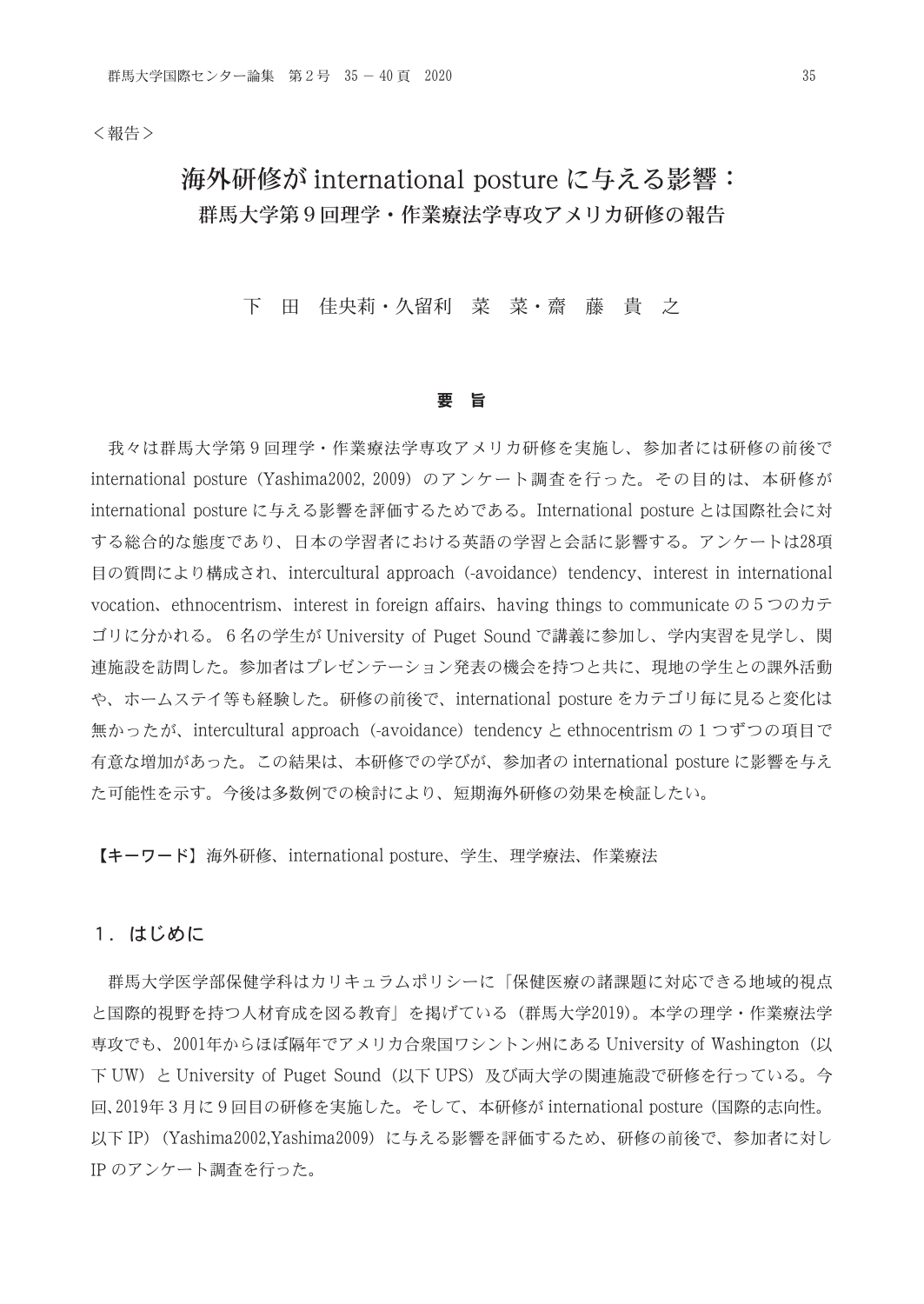日本において、英語は学習者を外国や外国人と結び付ける、世界を象徴するものである (Yashima2002)。しかし、英語に対する興味や英語という言語が象徴するものへの好意的な態度(国 際的な仕事をする、異文化の人々と接触するなど)には個人差がある (Yashima2002)。この志向性 を Yashima は IP と呼び、IP は国際社会に対する総合的な態度であり、日本の学習者における英語 の学習と会話に影響すると説明している(Yashima2002,Yashima2009)。その28項目版は5つのカテ ゴリに分かれ、intercultural approach(-avoidance)tendency:7項目、interest in international vocation: 6 項目, ethnocentrism (reaction to different customs/values/behaviors): 5 項目, interest in foreign affairs:  $4 \nsubseteq \mathbb{H}$ , having things to communicate (willingness to communicate to the world):6項目により構成される(Yashima2002,Yashima2009, 八島2015)。我々は上記の特徴を 持つ IP の変化を、統計学的手法を用いて検討することは、本研修の成果を捉えることに繋がると考 えた。

今回、本研修内容及び研修が参加者の IP に与えた影響について報告する。

#### 2.活動内容

#### 2.1.研修参加者

本研修へ申込み、参加をしたのは理学・作業療法学専攻に所属する2・3年生の計6名であった。

#### 2.2.研修前の活動

 研修の担当教員は2018年9月から UW・UPS のコーディネーターと日程調整を進めたが、UW と は日程が合わず、今回の訪問は UPS のみとなった。UPS のコーディネーターには、参加者からの研 修内容の希望を伝えた。

 参加者は、2018年10月からプレゼンテーションの準備を始め、およそ月2回の頻度で1回約90分 間のミーティングを開催した。参加者のプレゼンテーションは「Language, Culture, and Exercise」 「Gunma Prefecture」、「School Life at Gunma University and University Hospital」の3演題であっ た。2019年3月初旬に、学内でプレゼンテーションの予演会を行った。

#### 2.3.研修日程と内容

 日程は2019年3月10日から18日の9日間で、11日から15日は UPS で講義に参加し、学内実習を見 学し、病院等の関連施設を訪問した。12日に UPS の学生・教員を対象にプレゼンテーションを行っ た。その他に、現地の学生との課外活動や、週末のホームステイ等も経験した。なお、上記の研修日 程及びその詳細な内容は報告書(群馬大学医学部保健学科理学・作業療法学専攻2019)にまとめた。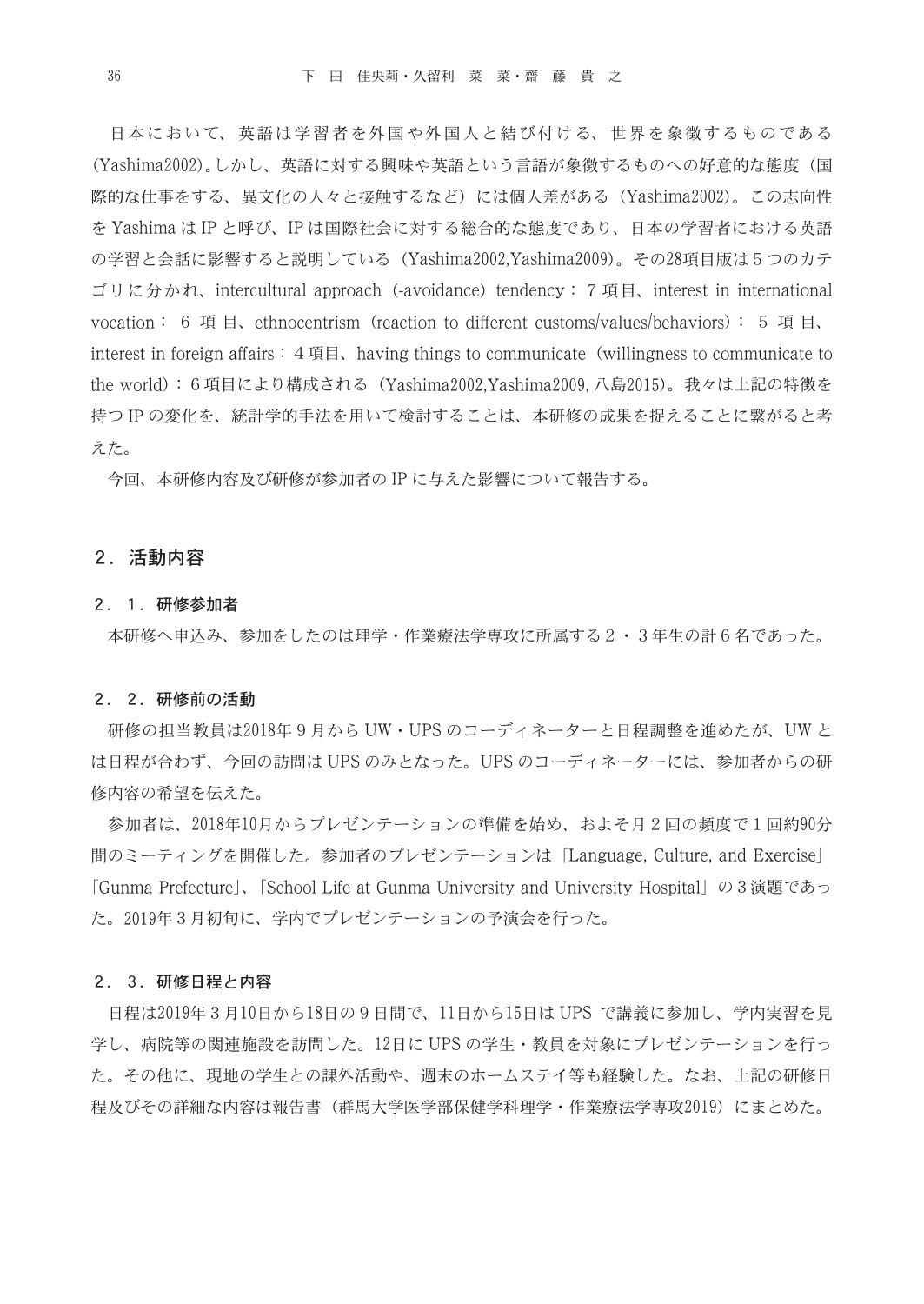#### 2.4.研修後の活動

 参加者は2019年5月開催の本学医学部保健学科の学生・教員向けの報告会への準備を進めた。9月 には日英併記の報告書(群馬大学医学部保健学科理学・作業療法学専攻2019)を完成させた。

#### 3.研修が参加者の IP に与えた影響

 研修前の2019年1月16日と、研修後の3月20日に、28項目の IP の質問(Yashima2002,Yashima2009, 八島2015)を Google Form で参加者のメールアドレスに送信した。参加者は自由意思で質問に回答 し、返送した。倫理的配慮として、回答者にはアンケート調査について説明し、その結果を発表する ことについて、全員から署名で同意を得た。統計解析は専門家の助言を受けながら実施した。研修前 後の IP の変化は、カテゴリ・項目毎で、Wilcoxon の符号付き順位検定により解析した。統計解析ソ フトには IBM SPSS Statistics 25を用いた。

 結果としてアンケートに回答した人は参加者全員の6名であった。研修前後の IP は、カテゴリ毎 では有意な変化が無かった。項目毎の変化を見ると、intercultural approach (-avoidance) tendency に関する質問項目"留学生や外国人の学生と寮やアパートなどでルームメートになってもよいと思 う。"と ethnocentrism に関する質問項目"習慣や価値観の異なる人と協力して物事をすることは楽 しい。"には有意な増加があった(p =0.046、0.034)(表1)。

#### 4.成果と今後の課題

英語圏での10日間の語学研修が日本人中学生に与えた効果を IP (20項目版)によって評価した 報告では、2つのカテゴリで IP が研修後に有意に増加した(Leis2015)。また、英語を学ぶ大学生 が、3ヶ月間の語学研修を経験した群では、未経験の群と比べて having things to communicate の カテゴリの中の一項目である"世界の人々と話したい内容を多くもっている"が有意に高かった (Geoghegan2018)。これらの報告は、語学研修の効果は IP のカテゴリまたは小項目の変化から評価 できる可能性を示すものである。本研修は、IP(28項目版)のカテゴリには有意な変化を与えなかっ たが、intercultural approach (-avoidance) tendency と ethnocentrism の中の1つずつの項目には 有意な変化を与えたことから、本研修での学びは、参加者の英語に対する興味や好意的な態度を高め た可能性がある。その理由として、有意差のあった項目から、講義や実習に加え、UPS の学生らと 課外活動・ホームステイ等を通じ、異文化交流ができたことが挙げられる。また、事前準備を経て臨 んだプレゼンテーション発表での質疑応答も、価値観の異なる人からの意見の受容を促した可能性が ある。

 今回は理学・作業療法学専攻学生の少数例の検討であったが、今後は他の短期海外研修も含めた多 数例で検討したい。本学の医学部保健学科・保健学研究科は、専門性の高い短期海外研修を多く実施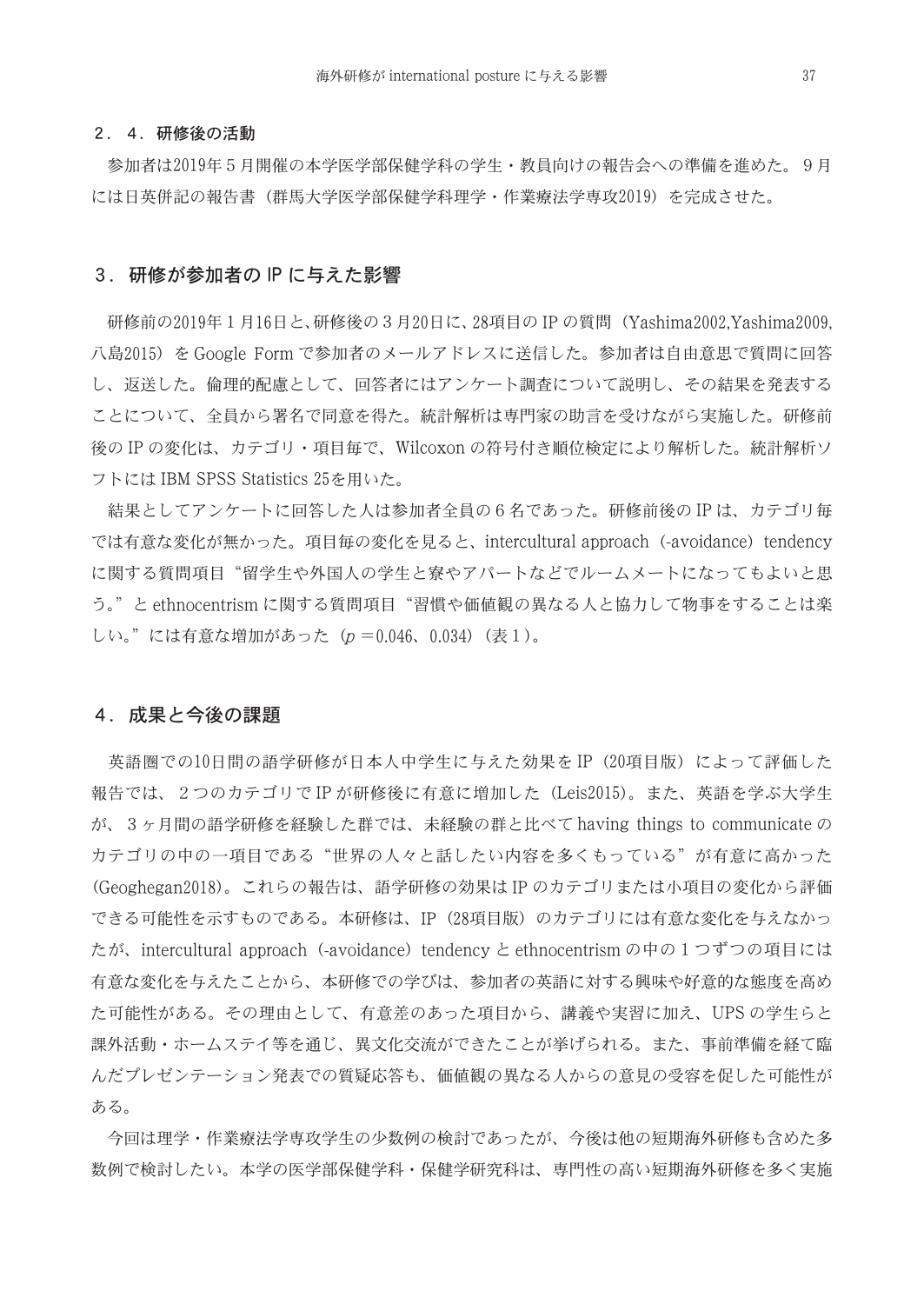している。授業と両立しやすく、費用も低い短期海外研修は、学生にとって留学の足掛かりとなり やすい。IP という、参加者の英語学習の動機づけに結び付き、その習熟度やコミュニケーション行 動に影響を与える客観的な評価指標(Yashima2002,Yashima2009)を、今後は英語能力試験等と併 せて研修前後で評価することで、短期海外研修の効果が明らかになれば、本学にとって意義深く、グ ローバルな保健医療人材の育成にも寄与できると考える。

謝 辞

UPS の教職員・学生の皆様、本学の後援会、同窓会、教職員の皆様に深く感謝申し上げます。

文 献

群馬大学. (2019). 入試案内. http://www.gunma-u.ac.jp/admission/adm001/adm001\_001/ g2095

- Yashima, T. (2002). Willingness to Communicate in a Second Language: The Japanese EFL Context. Mod Lang J, 86, 54-66.
- Yashima T. (2009). International posture and the ideal L2 self in the Japanese EFL Context. In Dörnyei Z & Ushioda E (Eds.). Motivation, language identity and the L2 self pp 144-163. Clevedon: Multilingual Matters.

八島智子. (2015). 研究活動. http://www2.itc.kansai-u.ac.jp/ ~ yashima/data/kokusai.pdf

群馬大学医学部保健学科理学・作業療法学専攻.(2019).第9回 理学・作業療法学専攻アメリカ研修 報告書 pp 1-72.

Leis A. (2015). Study Abroad and Willingness to Communicate: A Case Study at Junior High School. TLT, 39, 3-9.

Geoghegan L.(2018). International posture, motivation and identity in study abroad. In Pérez-Vidal C, López-Serrano S, Ament J, & Thomas D.J. (Eds.). Learning context effects: Study abroad, formal instruction and international immersion classrooms pp 215–253. Berlin: Language Science Press.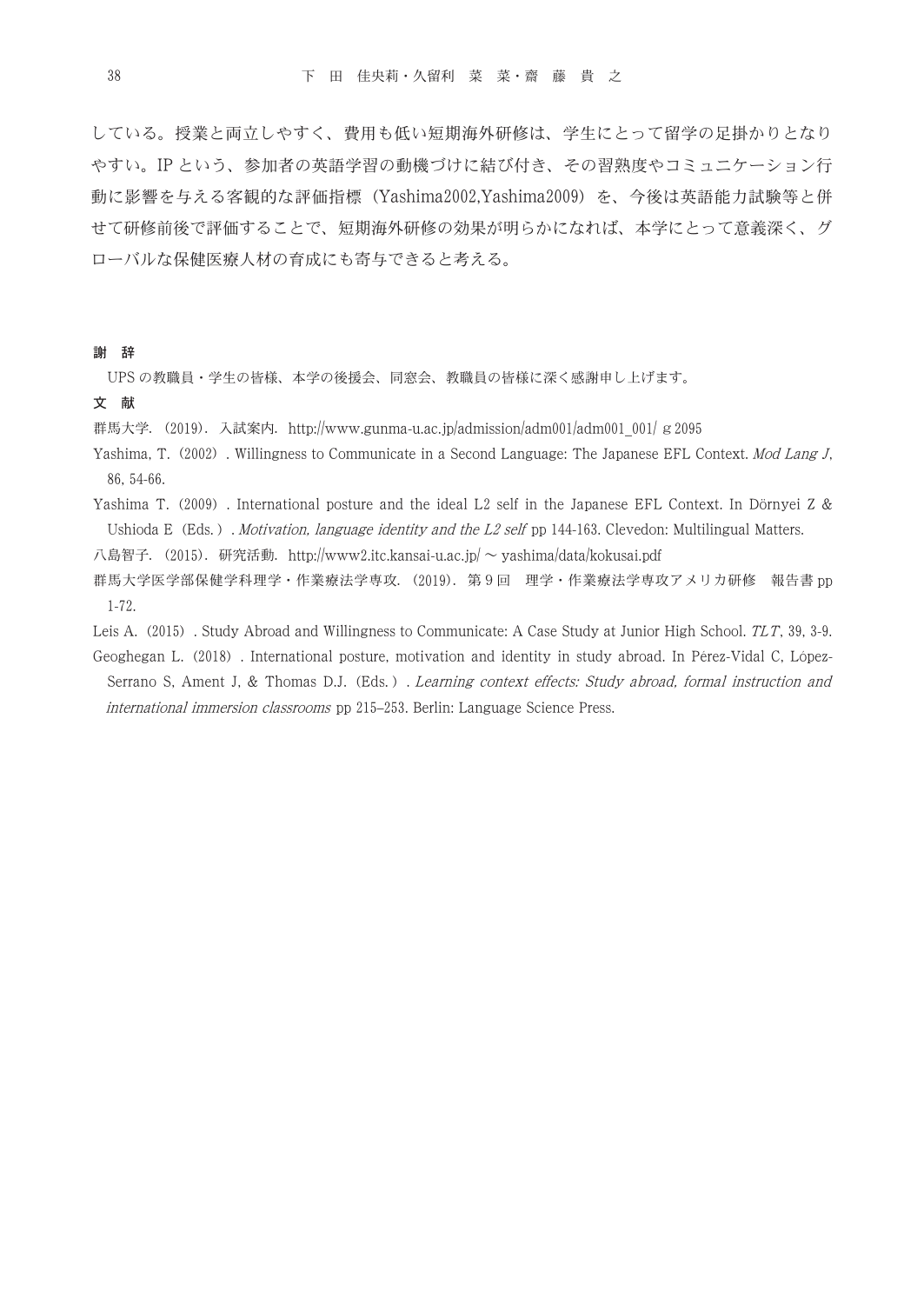| 22 L<br>$\mathscr{D}$ лнн $\mathfrak{m}$ - отнистительных розвите (тавшищадосл, тавшищадосл, тердото) >> $\mathscr{L}$   п<br>カテゴリと質問項目 | 研修前 |         | 研修後                       |         |          |
|-----------------------------------------------------------------------------------------------------------------------------------------|-----|---------|---------------------------|---------|----------|
| Intercultural approach (-avoidance) tendency                                                                                            |     |         | median range median range |         | p值       |
| 日本に来ている留学生など外国人と (もっと)友達になりたい。<br>$\mathbf{1}$ .                                                                                        | 5.5 | $4 - 6$ | 5.0                       | $4 - 6$ | 1.000    |
| 2. 外国の人と話すのを避けられれば避ける方だ。                                                                                                                | 4.0 | $4 - 5$ | 4.0                       | $4 - 5$ | 1.000    |
| 日本の学校で留学生がいれば気軽に声をかけようと思う。<br>3.                                                                                                        | 4.0 | $3 - 5$ | 4.0                       | $4 - 6$ | 0.083    |
| 4. 留学生や外国人の学生と寮やアパートなどでルームメートになってもよいと思う。                                                                                                | 5.0 | $4-5$   | 6.0                       | $4 - 6$ | $0.046*$ |
| 日本で地域の外国人を世話するような活動に参加してみたい。<br>5.                                                                                                      | 4.5 | $4 - 5$ | 5.0                       | $4 - 6$ | 0.180    |
| 6. もし、日本で隣に外国の人が越してきたら困ったなと思う。                                                                                                          | 4.5 | $4 - 6$ | 4.5                       | $3-6$   | 1.000    |
| 7. 日本で、レストランや駅で困っている外国人がいれば進んで助けると思う。                                                                                                   | 5.0 | $4-6$   | 5.0                       | $4-6$   | 0.317    |
| Interest in international vocation                                                                                                      |     |         |                           |         |          |
| 8. 故郷の街からあまり出たくない。                                                                                                                      | 3.5 | $2 - 6$ | 4.0                       | $2 - 6$ | 0.317    |
| 9. 外国で仕事をしてみたい。                                                                                                                         | 4.5 | $3 - 5$ | 4.5                       | $3-6$   | 0.317    |
| 10. 国連など国際機関で働いてみたい。                                                                                                                    | 4.0 | $2 - 4$ | 4.0                       | $2 - 5$ | 0.157    |
| 11. 国際的な仕事に興味がある。                                                                                                                       | 5.0 | $3 - 5$ | 5.0                       | $3-6$   | 0.480    |
| 12. 日本の外の出来事は私たちの日常生活にあまり関係ないと思う。                                                                                                       | 5.0 | $4 - 5$ | 5.0                       | $4-6$   | 1.000    |
| 13. 海外出張の多い仕事は避けたい。                                                                                                                     | 4.0 | $2 - 6$ | 4.0                       | $2 - 6$ | 0.655    |
| Ethnocentrism (reaction to different customs/values/behaviors)                                                                          |     |         |                           |         |          |
| 14. 外国の人の言動に違和感を感じることがある。                                                                                                               | 3.5 | $2 - 5$ | 2.0                       | $1-5$   | 0.059    |
| 15. 自分と習慣や価値観の異なる人より似た人とつきあう方が好きだ。                                                                                                      | 5.0 | $4-6$   | 4.5                       | $3 - 5$ | 0.129    |
| 16. 習慣や価値観の異なる人と協力して物事をすることは楽しい。                                                                                                        | 4.5 | $3-6$   | 6.0                       | $4-6$   | $0.034*$ |
| 17. 自分に似た考え方、価値観をもった人と一緒に仕事をしたい。                                                                                                        | 4.5 | $4 - 6$ | 4.0                       | $2 - 5$ | 0.157    |
| 18. 習慣や価値観の異なる人は苦手だ。                                                                                                                    | 3.0 | $2 - 4$ | 3.0                       | $1 - 4$ | 0.414    |
| Interest in foreign affairs                                                                                                             |     |         |                           |         |          |
| 19. 外国に関するニュースをよく見たり、読んだりする。                                                                                                            | 3.5 | $1 - 4$ | 3.0                       | $2 - 5$ | 0.739    |
| 20. 外国の情勢や出来事について家族や友人とよく話し合うほうだ。                                                                                                       | 2.5 | $1 - 5$ | 1.5                       | $1-5$   | 0.480    |
| 21. 国際的な問題に強い関心をもっている。                                                                                                                  | 3.5 | $1 - 5$ | 3.0                       | $2 - 5$ | 0.564    |
| 22. 海外のニュースにはあまり興味がない。                                                                                                                  | 4.0 | $3-6$   | 3.5                       | $2 - 6$ | 0.655    |
| Having things to communicate (willingness to communicate to the world)                                                                  |     |         |                           |         |          |
| 23. 世界の人々と話したい内容を多くもっている。                                                                                                               | 4.0 | $3 - 4$ | 4.0                       | $2 - 5$ | 1.000    |
| 24. 世界に向かってアピールしたいことがある。                                                                                                                | 3.0 | $1 - 5$ | 4.0                       | $2 - 4$ | 0.317    |
| 25. 環境問題や南北問題などについて意見をもっている。                                                                                                            | 3.5 | $1 - 4$ | 3.5                       | $2 - 6$ | 0.194    |
| 26.世界の人々と話すとなると何を話してよいかわからない。                                                                                                           | 2.0 | $1 - 4$ | 3.0                       | $2 - 4$ | 0.059    |
| 27. 国際的な諸問題について特に意見はもっていない。                                                                                                             | 4.0 | $1 - 4$ | 3.0                       | $1-5$   | 0.705    |
| 28.外国人の友人と話したいことがたくさんある。                                                                                                                | 4.0 | $4-6$   | 5.0                       | $4-5$   | 0.317    |

表 1 参加者のinternational posture (Yashima2002, Yashima2009, 八島2015)の変化

Note.  $N$  = 6,  $^{\star}p$  < .05.